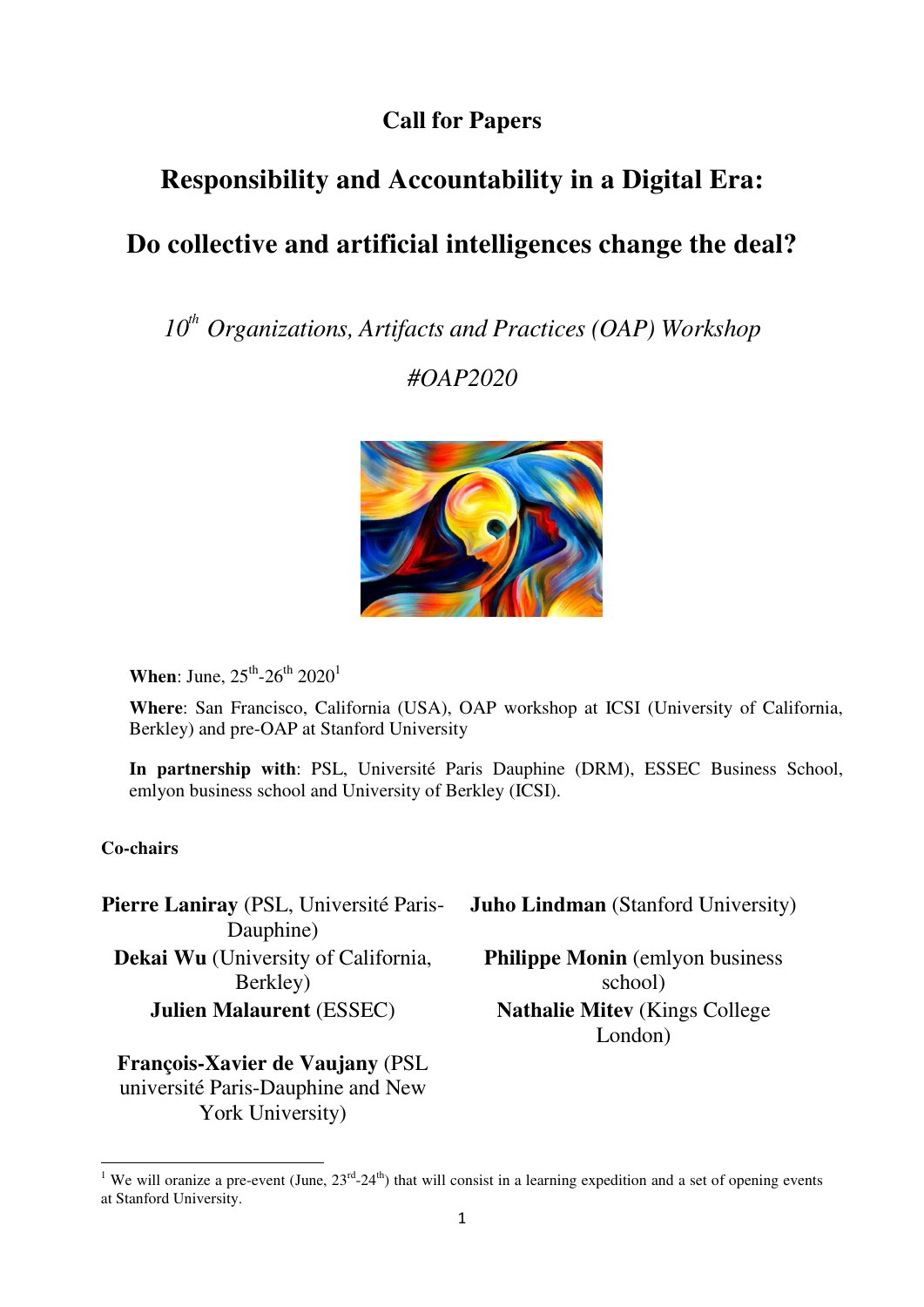### **Theme and objectives of OAP 2020**

In recent years, the development of Artificial Intelligence systems coupled with the fast expansion of monitoring technologies have highlighted the dangers inherent to automated (social) rating systems, in particular potentially racist, sexist, and any other discriminatory biases, embedded in immersive technologies. It led to inappropriate behaviors from customers, employees and society at large.

In November 2018, France discovered how a simple yellow vest could be turned into a powerful symbol. After a decision to increase fuel tax, the first "gilets jaunes" protests emerged. They started on social media before becoming visible on the streets. Everywhere in France, the "gilets jaunes" expressed their anger. Events have since taken a dramatic turn in larger cities, such as Paris.

On November 21, 2018, Carlos Ghosn, CEO of the Renault-Nissan alliance, was placed under arrest. Nissan explained that "over many years" Ghosn had been under-reporting compensation amounts to the Tokyo Stock Exchange securities report.

What do these events have in common? They all epitomize, we contend, a pressing concern for our society, namely the extension of responsibility. Beyond the judiciary sphere, we contend that the spatial and temporal extension of responsibility in a digital era is a key issue for managers, politicians and activists alike.

A possible way to analyze this issue of responsibility lies in the work of the French philosopher Paul Ricœur who delved into the question of responsibility (see "The concept of responsibility: an attempt at semantic analysis"). In the French civil law, responsibility is understood as the obligation to repair a damage caused by someone who will be judged guilty of the damage caused. In the French penal law, responsibility is the obligation to face the corresponding punishment. Being responsible thus amounts to submitting oneself to both these obligations. This is premised on a key assumption (for "imputing") related to the author of an action, namely their knowledge of the law… ["Nul n'est censé ignorer la loi"](https://www.lepetitjuriste.fr/divers/nemo-censetur-ignorare-lege-nul-nest-cense-ignorer-loi/). In turn, this implies distinguishing between free (based on free will) and natural (beyond free will) causes; "Then only, freedom and imputability coincide" (Ricœur, 1994, p. 34).

Extending these philosophical issues, the stress on the possibility (in the French civil law) of "fault" introduces a new scenario. One can be responsible, but not guilty (this is the famous ["responsible but not guilty"](https://fr.wikipedia.org/wiki/Georgina_Dufoix) pronounced by Georgina Dufoix in the 1990s). As such, the subjective link between an action and its author requires a systematic discussion. One could know or not, be aware or not… Alterity and the problem of solidarity with others (in particular vulnerable people) also enter the equation.

Importantly, responsibility is about time and space. On that point, Ricœur notes a major shift in the judiciary interpretation of responsibility: "An unlimited extension of the scope of responsibility, the future vulnerability of a man and its environment becoming the main focal point of a responsible concern. By scope, we mean the extension, both spatial and temporal, given to the notion of effects of our actions." (1994, p. 44). Surely, in a world made of digital infrastructures, small and big organisations, collective and artificial intelligence, the perspective opened by Ricœur is fascinating. It goes well beyond corporate social responsibility (CSR) and most questions related to "traditional" business ethics. The scope of acts is more than ever extended in the past and the future; imputing responsibility is both highly retrospective and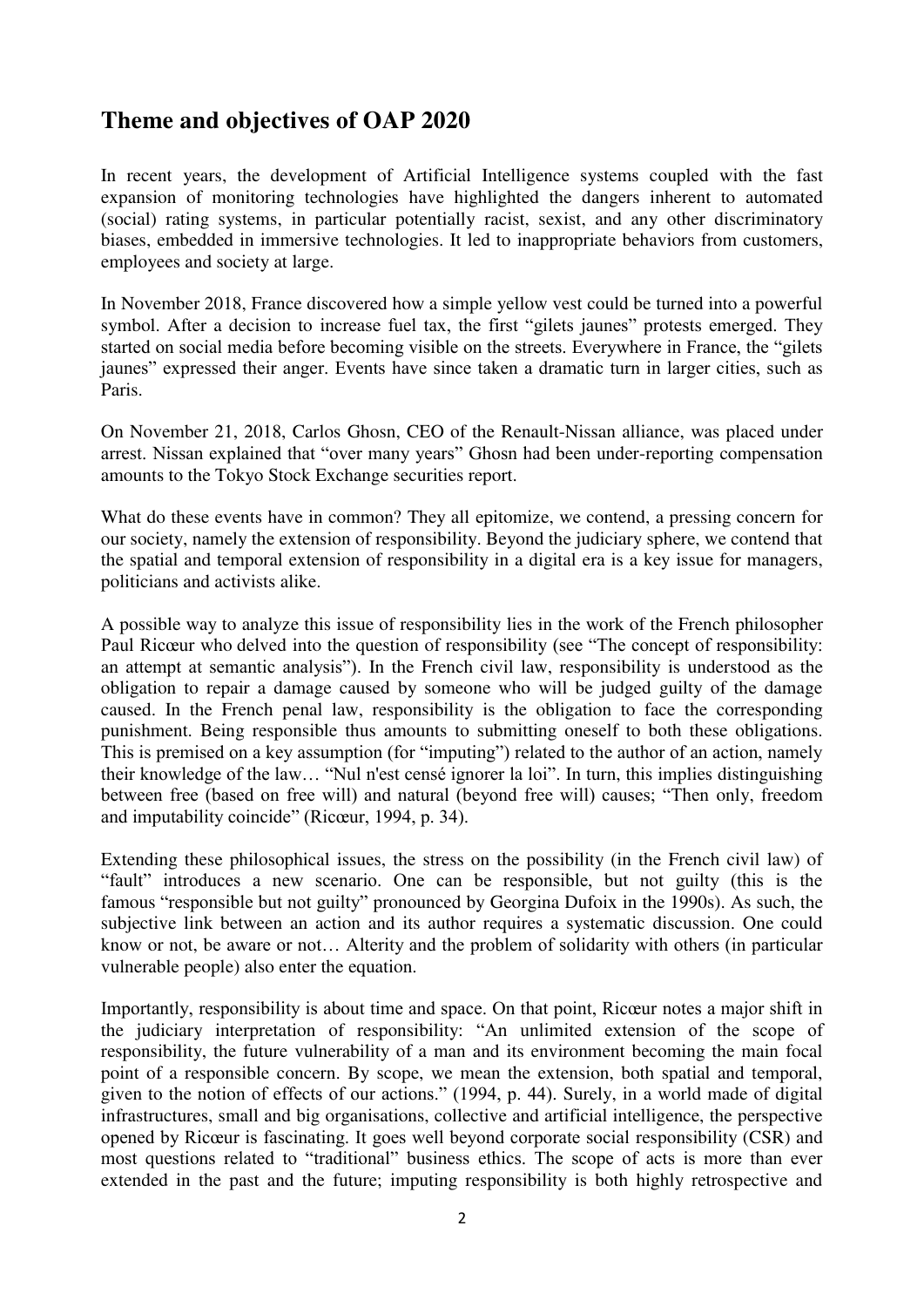prospective. The ways in which our society has changed since the 90's (when Ricœur wrote his piece on responsibility) make this point even more urgent.

Algorithms or chatbots do not distinguish between "good" and "bad" people, good and bad comments, and so on. They are managed by people and other software. In what context does an inappropriate behavior occur? Who and "what" should be blamed for it? What is our responsibility as citizens? Should we judge just the sentences produced today? Should we remove the tool and punish the people who fed the system with bad and inappropriate behaviors, with a full knowledge of what they did and a knowledge of the law? Should we also impute responsibility to the engineers who opened the door to artificial learning? From a more prospective perspective, shouldn't we also blame the companies investing massively in AI and performing more and more the idea of autonomous intelligence? Where should we stop this assemblage of people and things in our responsibility-focused narration? The more we retrospectively and prospectively dig into our present and the more it seems interwoven with automats and technologies.

This is also epitomized by the recent social movement of the 'Yellow vests' in France. This movement, which largely emerged in and by means of social media, is a complex assemblage of people, heterogeneous slogans, deep frustration and despair. There are obviously many microorganizations inside Facebook and people sharing roles offline, on the street, at crossroads, and in the streets. But as suggested by [Valiorgue and Roulet,](https://www.latribune.fr/opinions/tribunes/gilets-jaunes-macron-pris-au-piege-d-un-mouvement-social-deliberement-desorganise-799769.html) the movement remains largely disorganized, more or less purposefully. We see again here a very interesting, troubling issue: nobody is responsible for the worst. A member of the 'yellow vests' protest, often invited on TV shows, recently said: "I am not responsible", just before explaining that next Saturday awful things may happen. But how can a social movement become political without being responsible? And the argument is 'reversible': the French president and the government claim a kind of irresponsibility. No roles in front, no legitimate spokespersons, so no legitimate dialog. Indeed, the yellow vests movement is particularly intriguing and probably very different to our two other examples. Less technological than the chatbots, less organized than the Ghosn story, yet much more visible and interwoven with moral sources of responsibility than both of them.

Ricœur's invitation to explore responsibility is fascinating, because it paves the way to the exploration of key questions for management and collective activity. It opens the door to ontological discussions around the materiality, time and space of the experience of responsibility. We move from the question of *being responsible* to that of *becoming responsible*. Responsibility is continuously produced by assemblages A of assemblages B, thus blurring the boundaries between A and B. [How to responsibilise people](https://www.cairn.info/revue-vie-sociale-2009-3-page-71.html) also becomes a fundamental question. This is the agenda that we suggest to discuss during this unique edition of OAP.

OAP Stanford 2020 is not limited to the theme of responsibility and accountability. Any contribution bringing a material, post-material, ontological view to this (non exhaustive) list of issues is welcome:

- $\checkmark$  Political struggles and social resistance;
- $\checkmark$  Hegemonic roots of knowledge production and consumption and the alternatives
- $\checkmark$  The pervasiveness of technology and changes in labor conditions
- $\checkmark$  Historical roots of technology 'evolution' and societal disruptions
- $\checkmark$  Algorithms shaping social life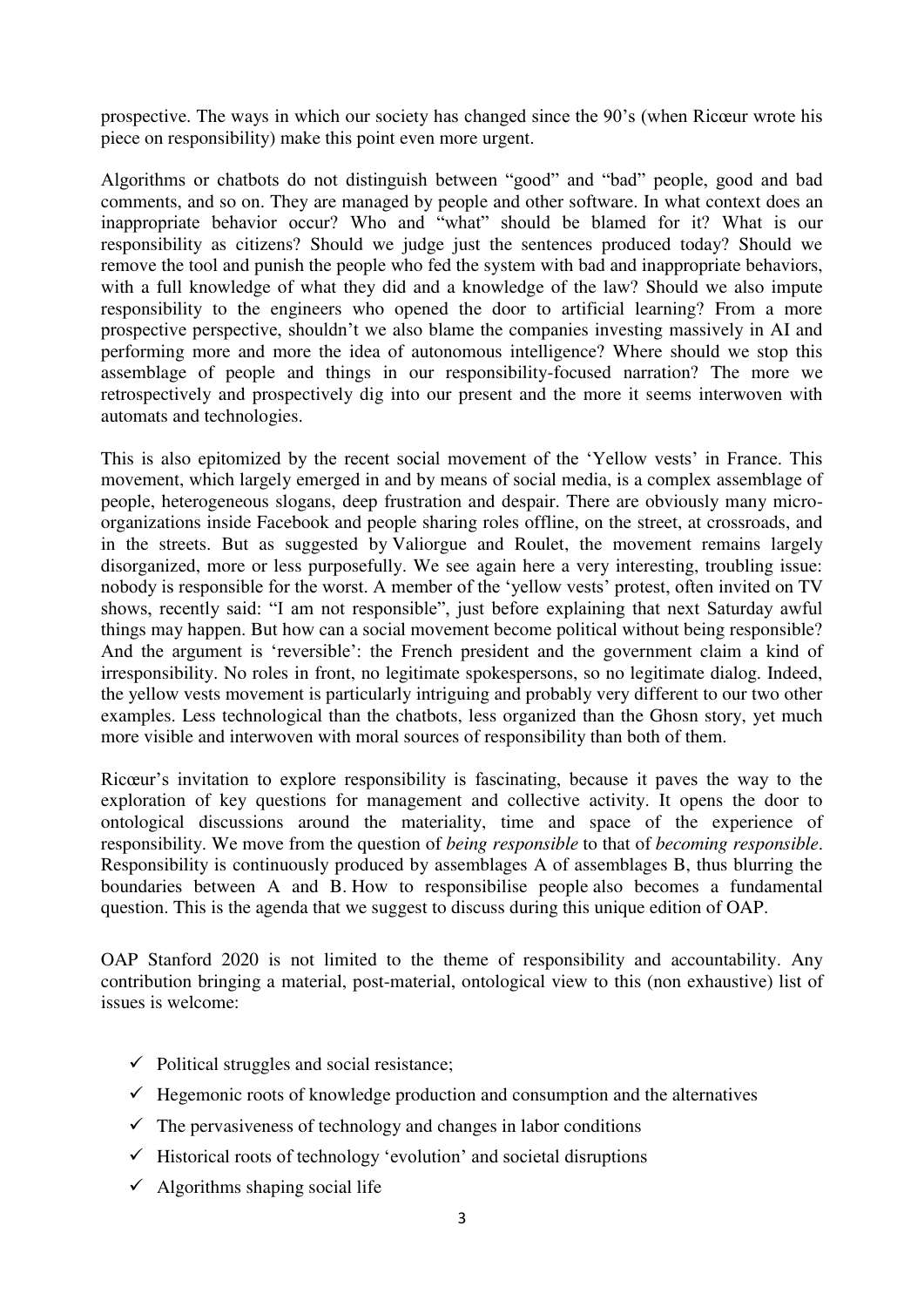- $\checkmark$  Political dimensions of performativity
- $\checkmark$  Everyday politics of movements, mobilities and gestures in the city
- $\checkmark$  Third places and collaborative spaces in the city
- $\checkmark$  Sociomateriality and ontologies
- $\checkmark$  Experience of responsibility in the digital era
- $\checkmark$  Ethics of and through AI
- $\checkmark$  Solidarity and sense of togetherness in a digital world
- $\checkmark$  Historical perspectives on cybernetics and digital technologies

OAP 2020 will also welcome submissions on its **traditional topics**: materiality and sociomateriality of management, organizations and organizing, space and time of collective activity, ontologies and ontogenesis, performativity, regulation, managerial techniques, among others.

### **Scientific committee**

Jeremy Aroles (Durham University), Ingrid Erikson (Syracuse University), Ella Hafermalz (VU), Pierre Laniray (PSL, Université Paris-Dauphine), Juho Lindman (Stanford University), Julien Malaurent (ESSEC), Elisa Mattarelli (UNIMORE), Nathalie Mitev (King's College London), Philippe Monin (EM Lyon), Sytze Kingma (VU), Patricia Thornton (University of Texas), François-Xavier de Vaujany (PSL, Université Paris-Dauphine and New York University)

### **Organization committee**

Vincent Berthelot (PSL, Université Paris-Dauphine), Albane Grandazzi (GEM & Ecole Polytechnique), Ingrid Eriskon (Syracuse University), Pierre Laniray (PSL, Université Paris-Dauphine), Juho Lindman (Stanford University), Julien Malaurent (ESSEC), François-Xavier de Vaujany (PSL, Université Paris-Dauphine and New York University). Students of the master 128 of PSL, Université Paris-Dauphine will also be part of the OC.

#### **Submission to OAP 2020**

Those interested in participating must submit an extended abstract of no more than 1,000 words on the EasyChair system at this address: https://easychair.org/conferences/?conf=oap2020

The abstract must outline the applicant's proposed contribution to the workshop. The proposal must be in .doc/.docx/.rtf format and should contain the author's/authors' names as well as their institutional affiliations, email address(es), and postal address(es). Deadline for submissions will be February,  $3<sup>rd</sup>$  2020. Authors will be notified of the committee's decision by February,  $28<sup>th</sup>$ . Contact: workshopoap@gmail.com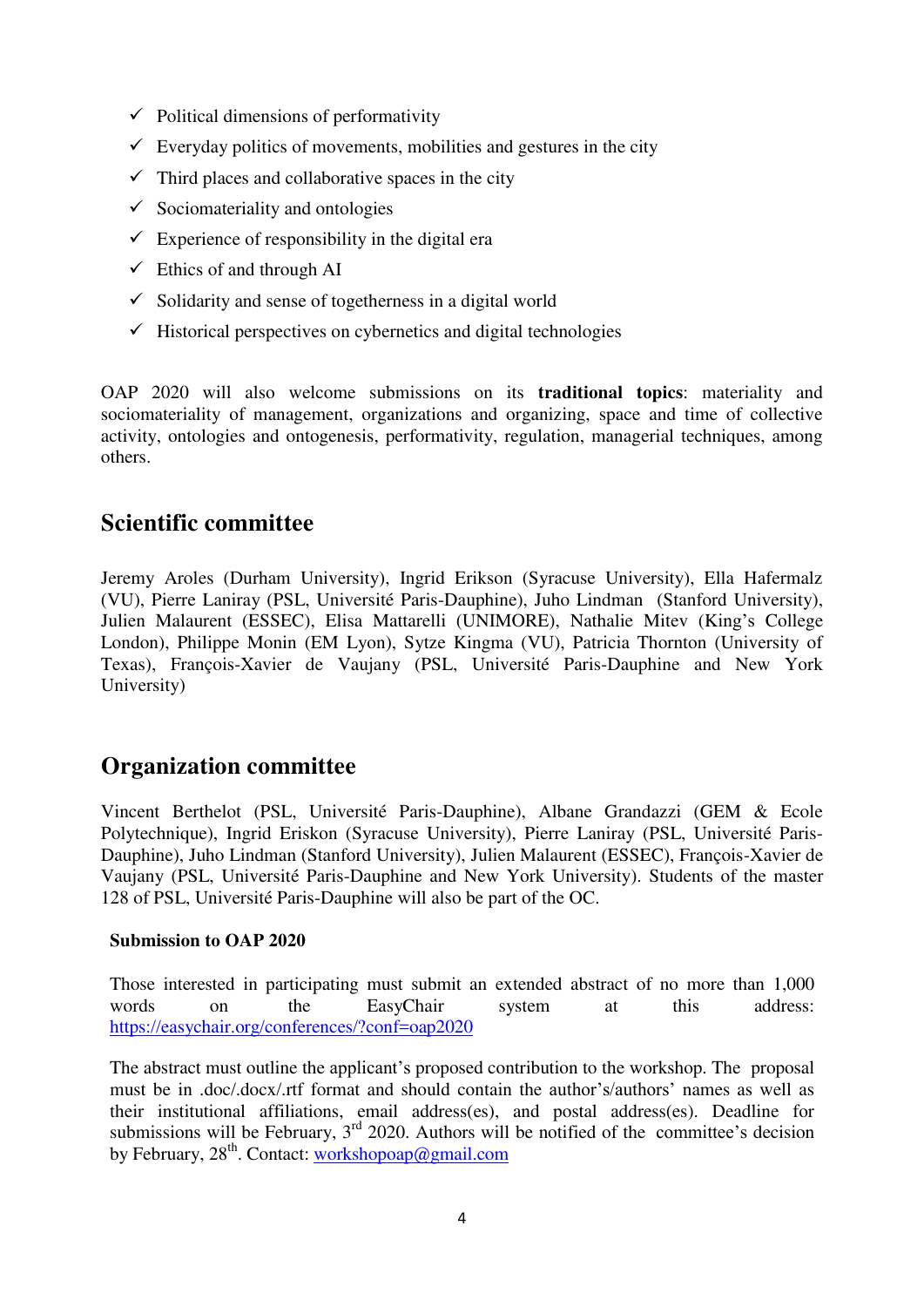#### **Location and registration**

OAP 2020 will take place at the University of Berkeley (June,  $25<sup>th</sup>$ - $26<sup>th</sup>$ ) and at Stanford for our pre-OAP (June,  $24^{\text{th}}$ ).

**Registration** will start in early February 2020.

There are **no fees** associated with attending this workshop.

#### **REFERENCES**

Bostrom, N., & Yudkowsky, E. (2014). *The ethics of artificial intelligence*. The Cambridge handbook of artificial intelligence, 316, 334.

Bower, K. W. (2000). Ethics and Computing: Living Responsibly in a Computerized World. IEEE Press, 2001.

de Vaujany, FX. and Aroles, J. (2018). Carlos Gho[sn, algorithms and 'gilets jaunes': becoming](https://theconversation.com/carlos-ghosn-algorithms-and-gilets-jaunes-becoming-responsible-107980)  [responsible,](https://theconversation.com/carlos-ghosn-algorithms-and-gilets-jaunes-becoming-responsible-107980) *The Conversation*, December 2018

de Vaujany, F. X., & Mitev, N. (2017). The post-Macy paradox, information management and organising: Good intentions and a road to hell?. *Culture and Organization*, 23(5), 379-407.

Etzioni, A., & Etzioni, O. (2017). "Incorporating ethics into artificial intelligence". *The Journal of Ethics*, 21(4), 403-418.

Introna, L. D. (2009). "Ethics and the speaking of things". *Theory, Culture & Society*, 26(4), 25- 46.

Introna, L. D. (2002). "The (im)possibility of ethics in the information age". *Information and organization*, 12(2), 71-84.

Jonas, H. (1973). "Technology and responsibility: Reflections on the new tasks of ethics". *Social Research*, 31-54.

Lindgreen, A., Swaen, V., & Johnston, W. J. (2009). Corporate social responsibility: An empirical investigation of US organizations. *Journal of business ethics*, 85(2), 303-323.

Malaurent, J., & Avison, D. (2017). Reflexivity: A third essential 'R'to enhance interpretive field studies. *Information & Management*, 54(7), 920-933.